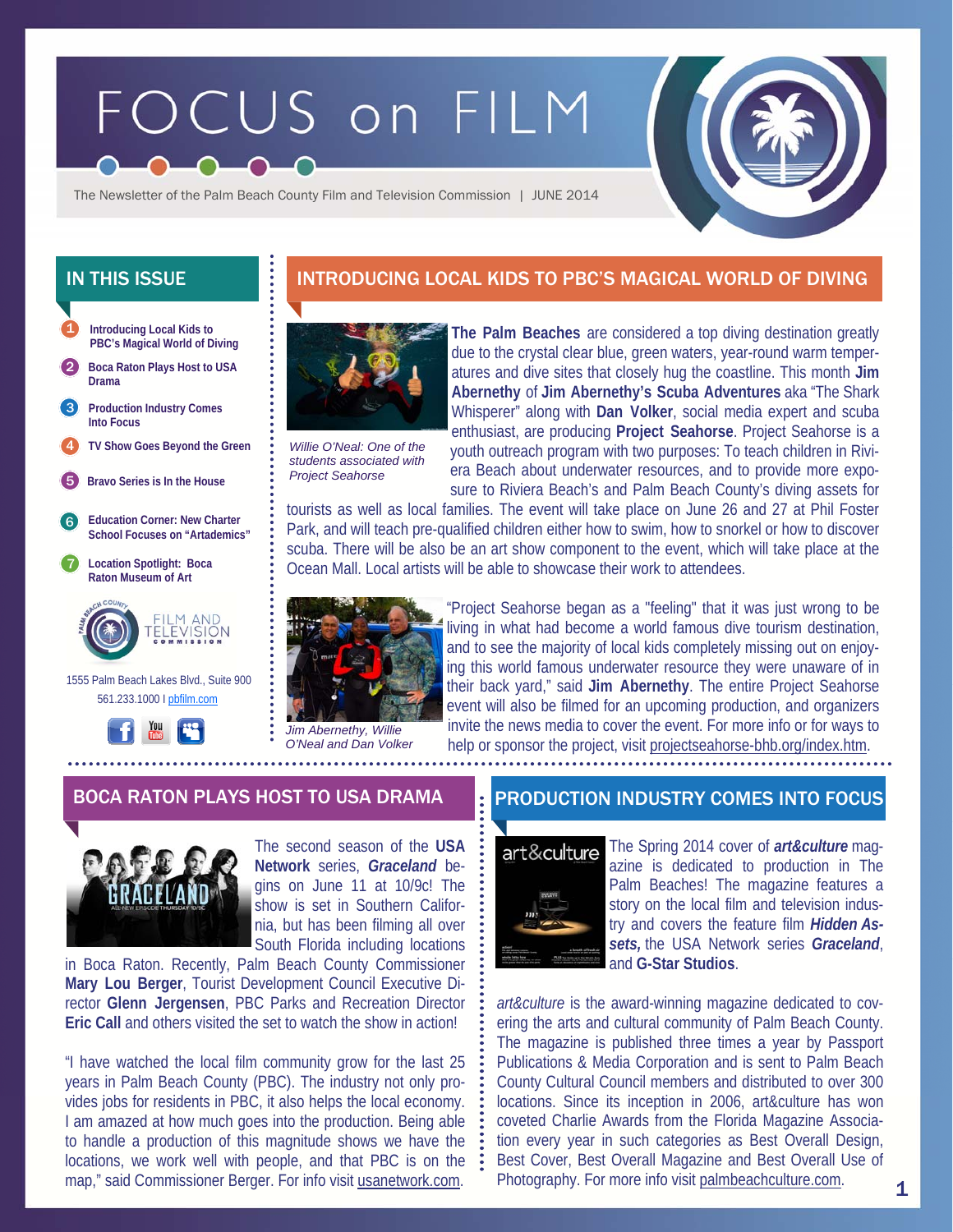

FOCUS ON FILM

# BOYNTON BEACH NAMED TOP BEACH TOWN **THE TV SHOW GOES BEYOND THE GREEN**



**Boynton Beach** has always been a very film-friendly town, and now it has been officially been named one of the Top Beach Towns for Retirees by **CBS News**!

*Boynton Beach* 

The City has hosted many shoots over the years including the feature film *The* 

*Boynton Beach Club* starring **Sally Kellerman** and **Dyan Cannon**. The film is about an active adult community in Boynton Beach, and still airs on cable TV. In addition, Andrew Zimmern's *Appetite for Life: DIY,* a web series about unique food shot a segment at **Hacklab**, a creative workshop in Boynton Beach. For more information visit cbsnews.com or boynton-beach.org.

# SPORTY SHOOT FEATURES FUN FOOTWEAR



University of Michigan student Jordana Schrager has designed a collection of officially licensed sneakers, offering a fun and fresh twist on traditional school styles. Passionate and loyal fans, both male and female, can now showcase their team pride

*Photo Shoot for SKICKS* 

through their footwear. The line, dubbed **SKICKS**, boasts both high top and low top sneaker styles, meant to embody the 'sole' of every fan. The footwear was designed in school colors and each pair is decorated with the university's logo and mascot.

The photo shoot for SKICKS took place at private locations in Palm Beach County. The photos will appear in various print media, as well as on the SKICKS website (skicks.com) which is yet to launch. SKICKS' ad agency, Markham Unlimited hired **Sebastian Gray**, an advertising/assignment photographer who works locally and abroad to shoot the ad. "I found dealing with the folks in Palm Beach County to be one of the more hassle free and even enjoyable experiences of my production career," said Gray. For more info visit sebastiangray.com.



*Beyond the Green*, a TV Show that looks at how golf and PGA Professionals have nurtured future leaders and transformed lives was produced by local company, **KO-MAR Produc-**

*Beyond the Green*

**tions**. The hour-long special aired on **CBS Sports**, and highlighted the healing powers of golf in helping people overcome life's challenges.

"We're proud of the shows and think it's some of the best work in the 30 plus year history of our company," said **Jim Gallagher**, VP at KO-MAR. All of the post-production was

completed locally, and one story was shot in Jupiter and downtown West Palm Beach. For more info visit ko-mar.com.



## RESORT WEAR COMPANY GETS 'SAVI'



While most of the country was experiencing the polar vortex this year, a plethora of photo shoots were taking place in The Palm Beaches. **Savi Resort Wear**, a Boston based company that offers crochet apparel and accessories chose to shoot an ad campaign for their

*Savi Photo Shoot* 

2015 collection on **Peanut Island**.

"Peanut Island was an exceptional location. We got to shoot our Resort Wear 2015 collection in paradise and we got some amazing shots! It was peaceful, quiet and the weather was perfect! We couldn't of chose a better location," said **Niru Yadav**, Owner of Savi Resort Wear.



The photos will be used in their look books for buyers/retailers, marketing /advertising purposes, and on their website and social media pages. For more information or to see their full collection visit saviresortwear.com.

## PALM BEACH COUNTY PINS NEW WRESTLING SHOW

In a bid to bring loads of interactive and fun family-entertainment to Palm Beach County (PBC), professional wrestling company **Enigma Pro Wrestling** has formulated a relationship with **MundoFox (Channel 57)** to broadcast a new TV



show. "MundoFox, Channel 57, is excited to work with Enigma Pro-Wrestling to bring engaging, family fun entertainment to PBC. We believe that providing local professional wrestling events generates great interest and will help us capture the attention of residents and establish a closer relationship with them, " said the Television Network affiliate.



The Pro Wrestling TV show begins filming this month at the American Polish Club, and is scheduled to air locally on MundoFox, in late 2014. The PBC Sports Commission is also involved in the event. For info visit enigmaprowrestling.com.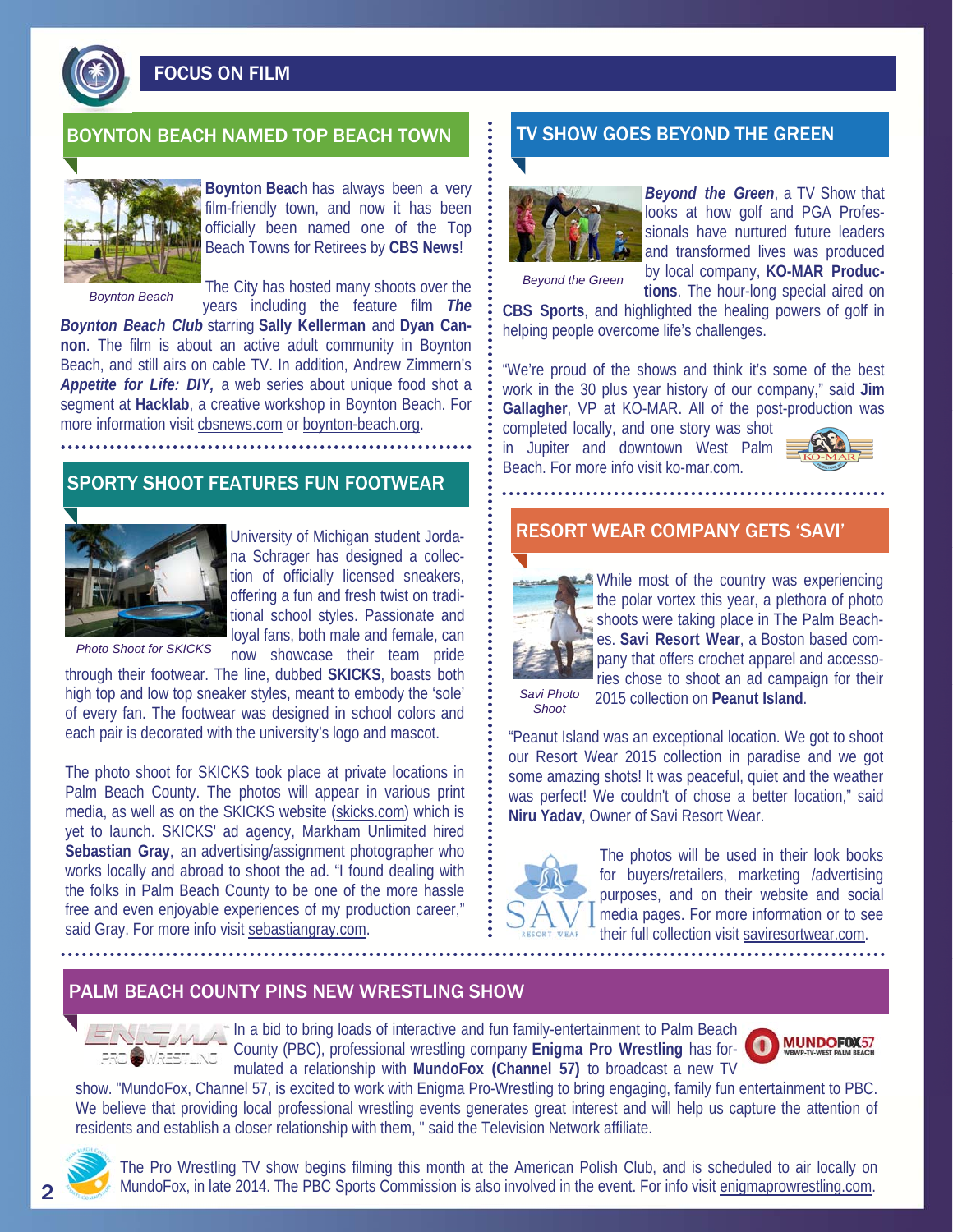

# CHICAGO BASED TV SHOWS HIT THE STREETS **FOOD BESTIVALS**



Palm Beach County welcomed two TV crews from Chicago for four days of filming. *Family Travel with Colleen Kelly* and *24/7* were in town capturing everything from family attractions to eco-tourism adventures,

*Filming in PBC* 

shopping, golf and more. As host of *Family Travel with Colleen Kelly*, Colleen Kelly explores locations & attractions throughout the U.S. and abroad with a focus on family travel. The program airs on American Public Television affiliates in 161 domestic U.S. markets, including Chicago, NY, LA, DC, and more – all of which are top feeder markets for The Palm Beaches. The show is also going international! Discover Palm Beach County confirmed a 30-minute episode to feature The Palm Beaches.

In addition, the host of the Emmy Award-winning program, *24/7* was in town to film five separate travel segments, which will be aired throughout the next 12 months – on five separate episodes! *24/7*airs on NBC5 in Chicago on Saturday nights, and has been ranked #1 in its timeslot since 2008. For more info visit palmbeachfl.com.

## FILM SHOOT IS FOR THE 'GREATER GOODE'



*The Glades'* **Jordan Wall** will be making his directorial debut with South Florida screenwriter Michael Chasin's short script, *Greater Goode*. This South Florida production is filming this month with *Burn Notice* Director of Photography Bart Tau filming *Greater Goode* on the Arri

ALEXA. *Jordan Wall* 

The film stars Sheena Colette (*Walt Before Mickey*) and Michael Jacques (*USS Sea Viper*). "This is a passion piece for all involved. *Greater Goode* will be submitted to the major film festivals," said Chasin. For more info email Mbchasin@aol.com.

The Palm Beaches are hosting three upcoming film festivals!

**Boca BLACK FILM FESTIVAL** The Boca Black Film Festival will take place at the Boca Raton Marriott from July 17-19. It is a new festival for black content makers based in the U.S. For more info visit bocablackfilm.org.



**The Donald M. Ephraim Palm Beach Jewish Film Festival**, brings the film *Ruthie & Connie,*  as part of their "with pride" film commemoration for June Pride month. The film will screen at 7pm

on June 10th at the Mandel JCC Boynton Beach, and June 11th at the Mandel JCC Palm Beach Gardens. Both screenings will have a Q & A with the real Ruthie & Connie following the film. For tickets call 561.736.7527.



The Swede Fest will take place on August 2 at Midtown's Borland Center for the Performing Arts in **Palm Beach Gardens. The deadline for entries is July SWEDE** 9. A "swede" is a no-budget, laughably bad remake FEST of a hit film. For info visit swedefestpalmbeach.com.

## BRAVO SERIES IS IN THE HOUSE



*Bravo's* hit series *Million Dollar Listing*  has expanded into South Florida where three real estate agents battle it out in the world of high-end real estate. Filming took

place at some of The Palm Beaches hottest spots!

With a surging market in South Florida, properties are selling for record rates and agents are cashing in on massive commissions. Business will get heated as the brokers attempt to outshine their competition. The show stars Chad Carroll, Chris Leavitt, and Samantha DeBianchi. The show debuts on **June 25** at **9pm**. For more info visit bravotv.com.

# DISCOVER STAFF MEMBER NAMED ONE OF THE 30 UNDER 30 IN PRESTIGIOUS COMPETITION



Destination Marketing Association International (DMAI) selected **Brandon Hall** to participate in DMAI's 2014 30 Under 30 program. Brandon will join his peers at the DMAI Annual Convention July 21-23, 2014 in Las Vegas, Nevada. "Being one of the 30 members is a tremendous honor. I look forward to enhancing my knowledge of the Destination Marketing industry and brining back insight to further the County's growth," said Hall. In its fourth year, this program focuses on identifying and developing the talent of destination marketing professionals, 30 years of age and under, through increased access and exposure to industry networking and thought leadership.

*Brandon Hall* 

As part of his submission, Brandon created a video showcasing many of the County's most recognizable locations including downtown West Palm Beach, the Jupiter Lighthouse, and more. For more info call 561.233.3000.